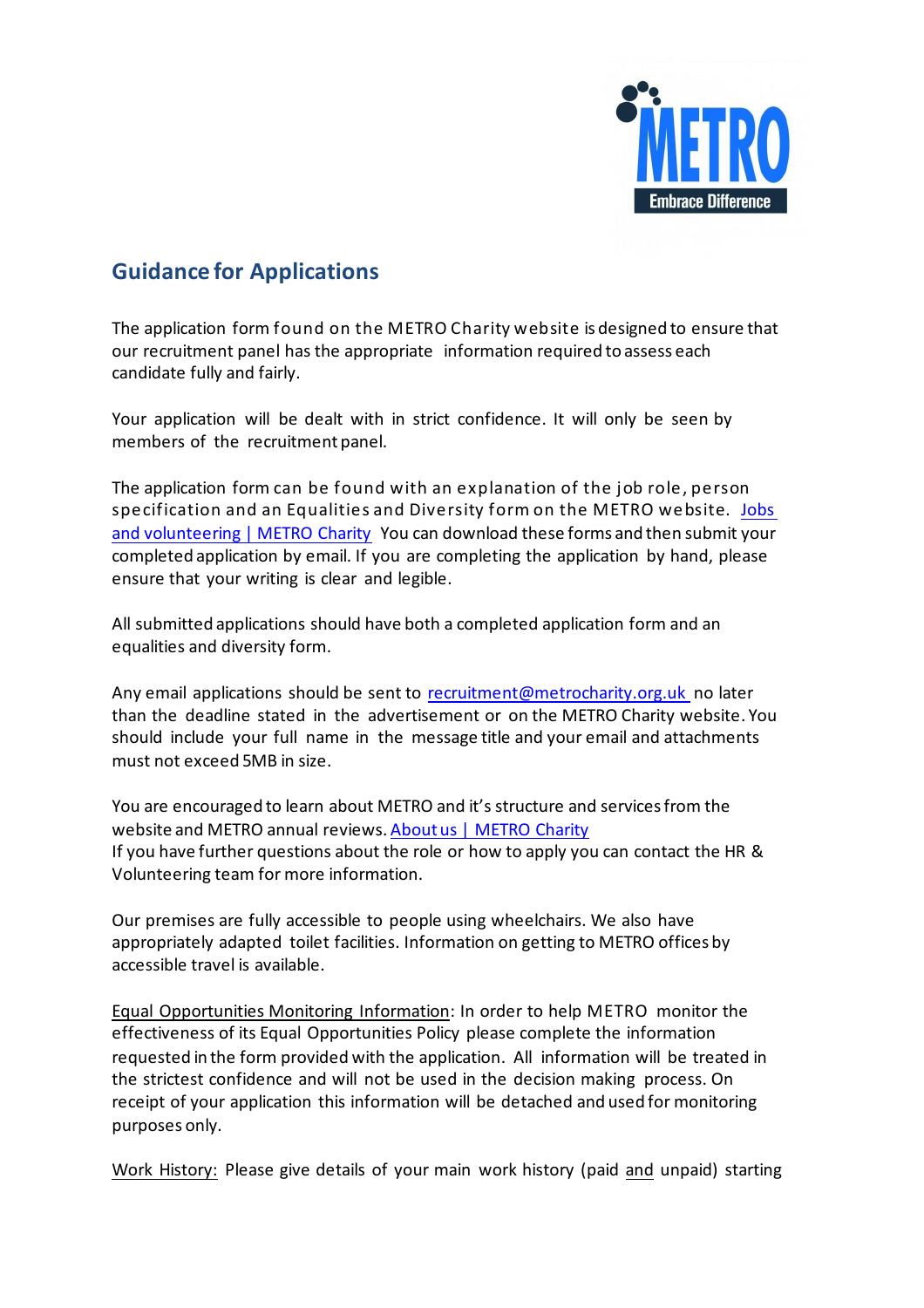

with your most recent or current role. Please give information about dates worked; position held (including whether part-time or full-time; paid or unpaid); employer's name, business, and reason for leaving.

Education and Training: Please list all educational institutions attended after the age of 16, giving details of courses taken and qualifications obtained. Include any relevant full-time or part-time training that you have undertaken.

Details of Other Courses Attended: Please list any other courses or training that you feel is relevant to this post.

Statementin Support of Your Application: Decisions as to who will be interviewed will be made on the basis of how well applicants meet the requirements listed in the Person Specification. Please address each and every requirement of the Person Specification in turn. You should give clear and concise information and examples that demonstrates yourexperience, knowledge and skills.

## **CV's will not be accepted instead of, or as part of an application.**

Referees: The Referees whose names and addresses you give should know you through work, either unpaid or paid. One of your Referees should be your current or most recent employer (or equivalent). We will only request references if a job offer is made, not in advance of the interview process.

Finally: Any applications delivered by post should be marked 'Confidential' and addressed as follows:

Head of HR & Volunteering Equality Community Hub 1st Floor Equitable House 7 General Gordon Square London, SE18 6FH

Your application should arrive no later than the time and date stated in the advertisement or on the METRO website. Late applications will not be considered.